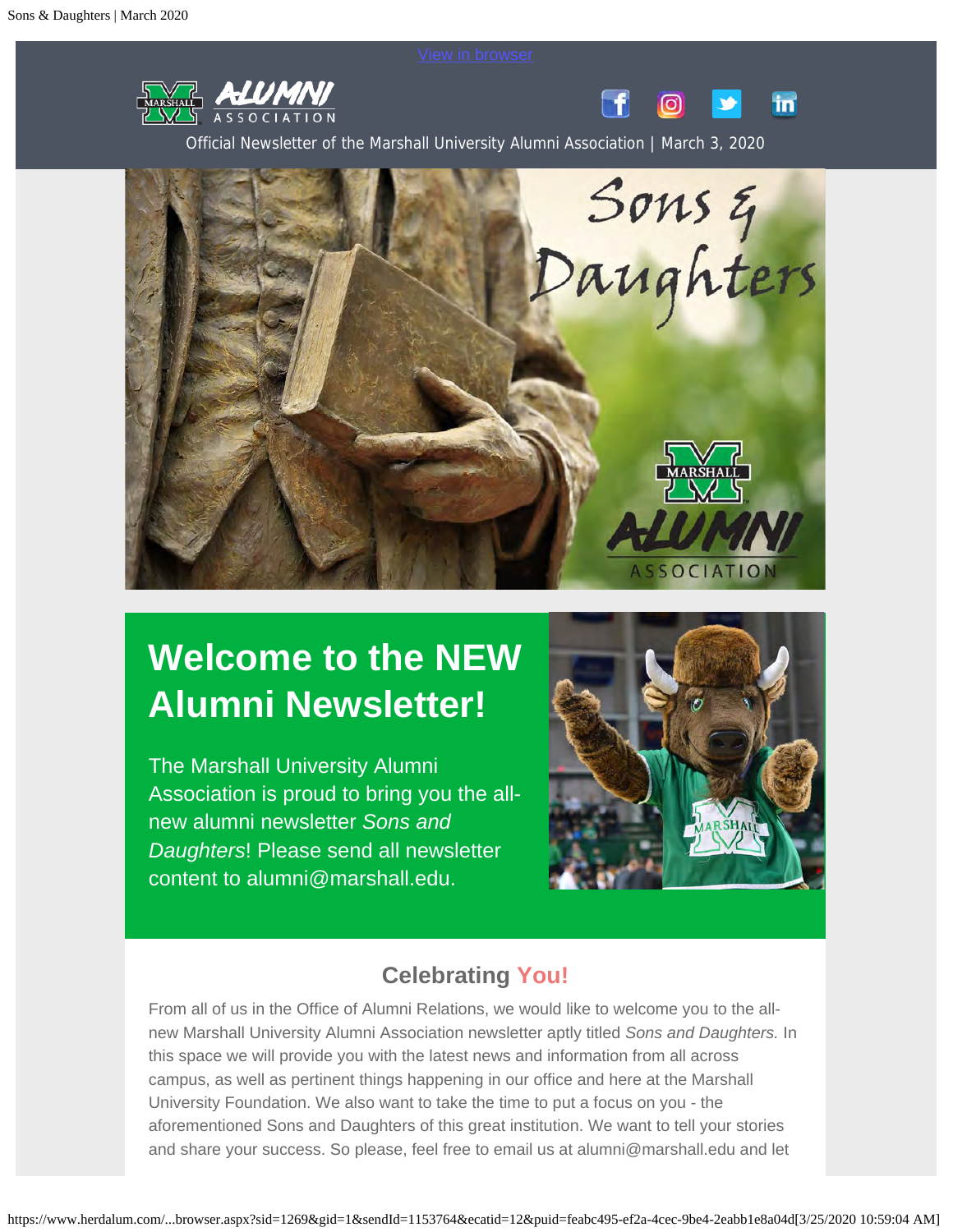us know what is happening in your life and you may just see yourself featured in our monthly newsletter. Until then, have a great March and, as always, **GO HERD!**

> **Office of Alumni Relations** Matt Hayes Larry Crum Kasey Stevens

### **MUAA Announces 83rd Alumni Awards Banquet**



University Alumni Association are set to host the 83rd annual Alumni Awards Banquet on Saturday, April 18 at 7 p.m. in the Don Morris Room on the Huntington, W.Va. campus.

Marshall University and the Marshall

Highlighting the list of more than a dozen honorees at the 2020 awards banquet are Brad and Alys Smith, William Joseph Kehoe, Cathy Burns and Jeff McKay.

#### **[READ MORE >>>](https://www.herdalum.com/redirect.aspx?linkID=3065826&sendId=1153764&eid=134203&gid=1)**



## **2020 Marshall Homecoming Date Set For October 24**



Marshall Football's 2020 Homecoming game will pit the Thundering Herd against the Florida Atlantic Owls. The kickoff time for this contest and all of the Thundering Herd's 2020 games will be announced at a later date.

Marshall defeated Conference USA's defending champions 36-31 in Boca Raton last season on the strength of 220 rushing yards by Brenden Knox, the nation's second-highest rushing total of that weekend. He also scored twice, which included the game-clinching 17 yard rumble with 36 seconds left.

#### **[READ MORE >>>](https://www.herdalum.com/redirect.aspx?linkID=3065825&sendId=1153764&eid=134203&gid=1)**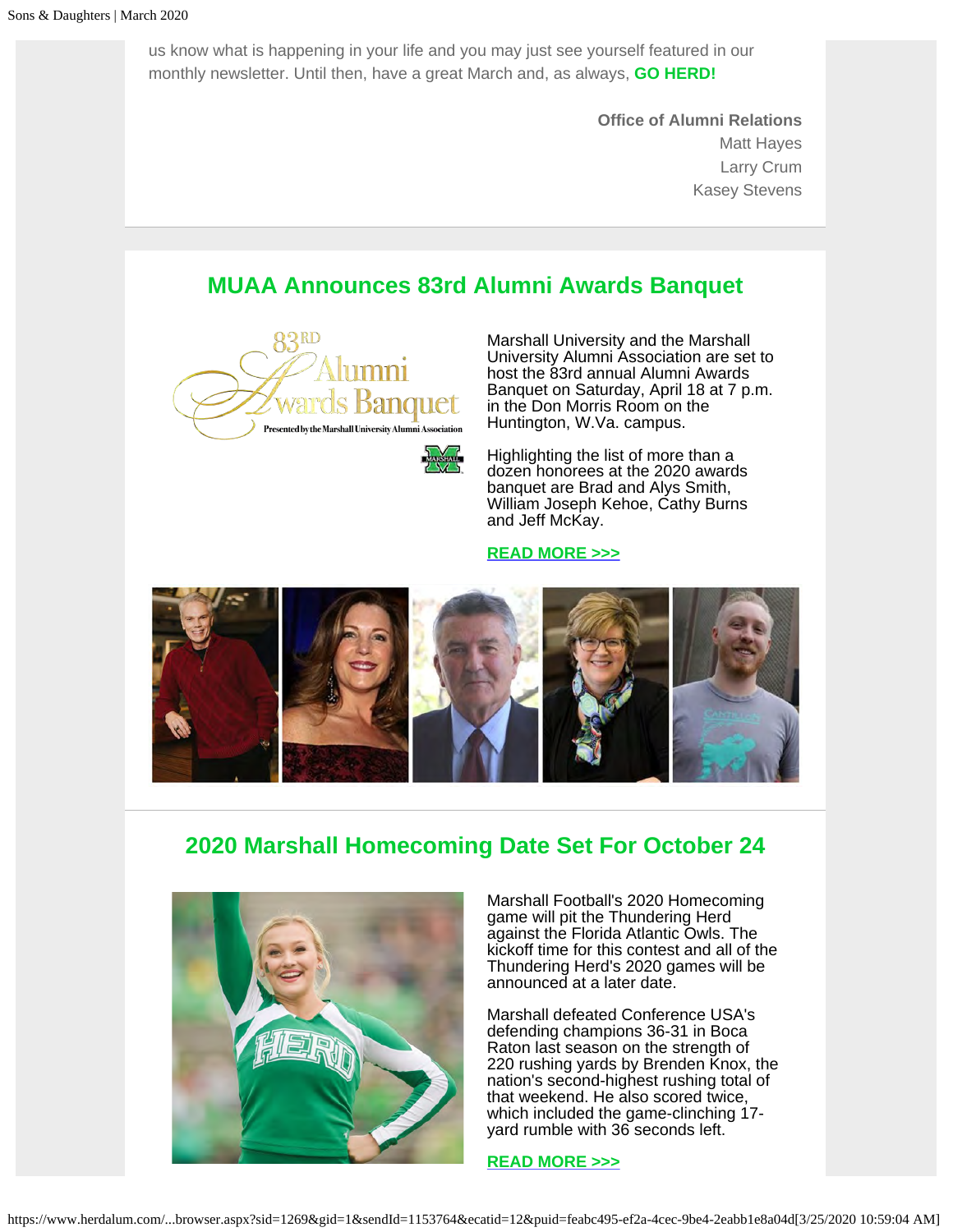## **Marshall Career Education Department Offering Opportunities for Alumni and Students in March**



The Marshall University Career Education Department is offering up a great menu of career opportunities from job fairs to etiquette dinners to a dress for success event - to both alumni and students throughout the months of March and April. Check out the full schedule in the link below and be sure to take advantage of these wonderful opportunities!

#### **[READ MORE >>>](https://www.herdalum.com/redirect.aspx?linkID=3065824&sendId=1153764&eid=134203&gid=1)**



**uar**o

## **Marshall and West Virginia Department of Education Unveil ReClaim West Virginia Initiative**



On Friday, February 6, the West Virginia Department of Education (WVDE) and Marshall University unveiled the ReClaim West Virginia (ReClaimWV) Initiative, a comprehensive program aimed to support educators, schools, school personnel, students and families affected by the substance misuse crisis.

ReClaimWV's vision statement is, "In response to the Opioid Epidemic, the West Virginia Department of Education (WVDE) will support and collaborate with local education agencies, schools, communities, and families to address the physical, social-emotional, behavioral, and mental health needs of our students."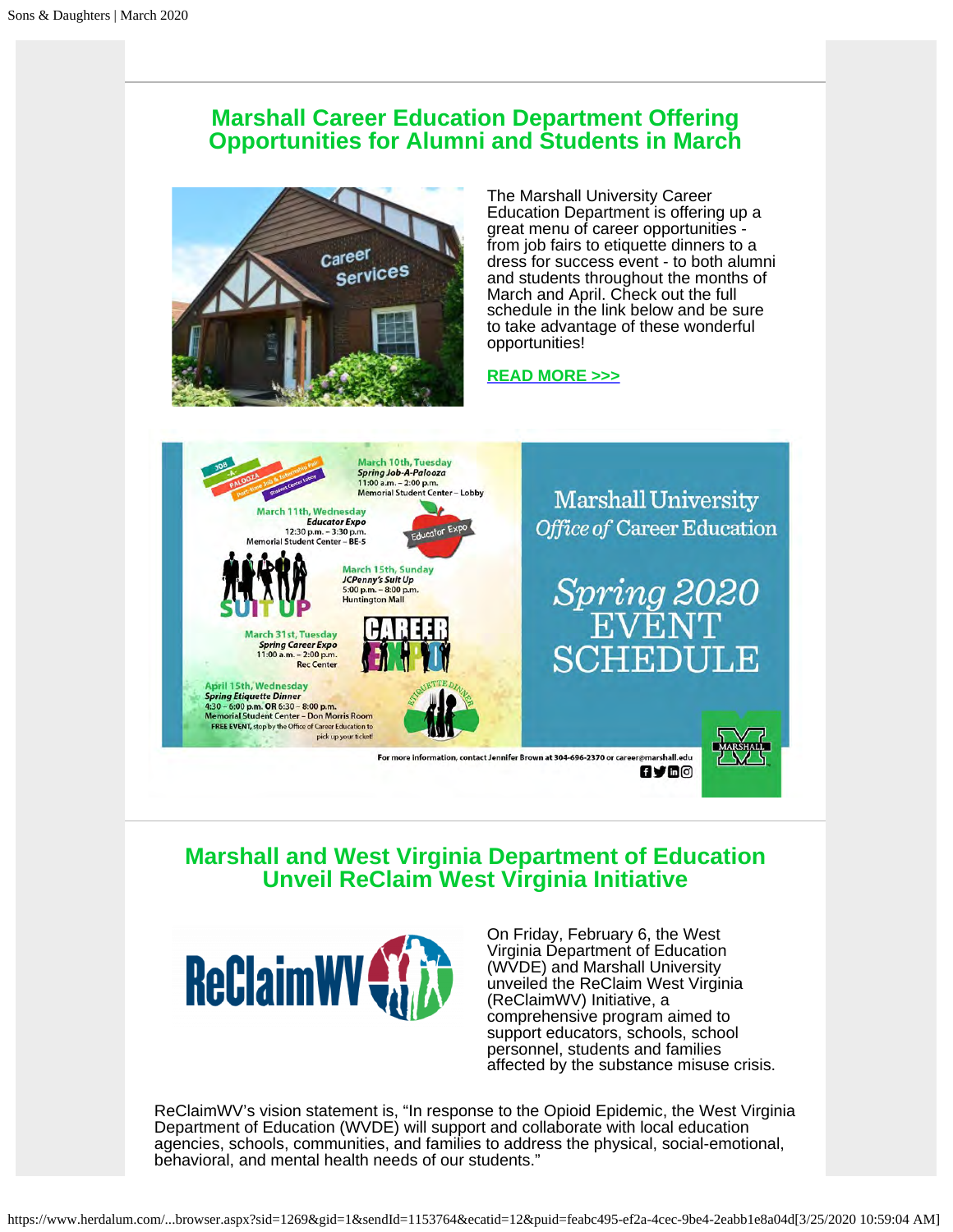The opioid epidemic is affecting the educational system. According to the Center for Disease Control 51.6 out of every 1,000 infants born in 2014 were born with Neonatal Abstinence Syndrome, which is a group of conditions caused when an infant withdraws from certain drugs they are exposed to in the womb before birth. As a result, many of those children entered kindergarten in the fall of 2019.

Diana Whitlock serves as the assistant director in the Office of Special Education and Student Support at the WVDE and presented during the announcement of the initiative.

"We have to have our partners. And not just one university, but many universities and many partners. We have to come together as a whole state to address this problem and Marshall University has the center, has the capacity, has the knowledge and the expertise to be able to help us drive the efforts of ReclaimWV," Whitlock said.

Marshall's role is serving as home to the Behavior/Mental Health Technical Assistance Center, which is funded by WVDE's Office of Special Education and Student Support and is housed at the Autism Training Center on Marshall's Huntington Campus.

The website states, "The center was created as a response to local outcry for support with issues related to student behavior/mental health needs as well as the need to improve the continuity of existing interventions in schools."

The center offers professional development, follow ups from trainings, book studies, webinars and more. The center is staffed with regional Behavior Support Specialists to tailor programs to specific needs and build capacity for long-term solutions. For more information, visit www.marshall.edu/bmhtac.

Educators interested in learning more about dealing with trauma in the classroom and other aspects of student wellness can save the date for the 2020 ReClaim Our Kids Conference, June 10-12 at the Charleston Coliseum and Convention Center. For more information, call 304-558-2696 or visit [www.wvde.us/reclaimwv](https://www.herdalum.com/redirect.aspx?linkID=3065823&sendId=1153764&eid=134203&gid=1).

# Alumni Spotlight - Dr. Eric George

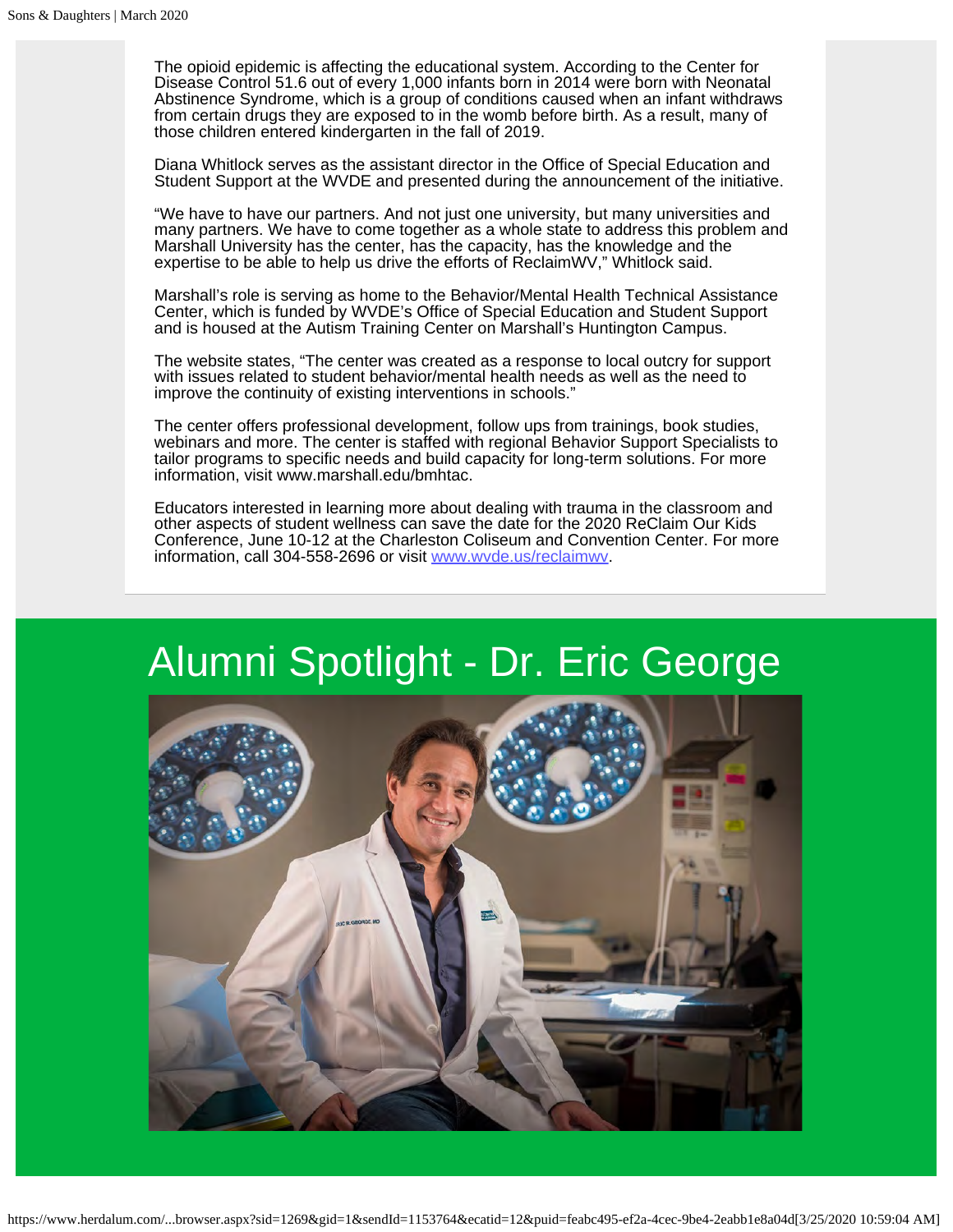#### There are many different types of creative people in the world.

There are people who are defined by their mathematical or linguistic abilities. Those who are musically or artistically gifted. There are even those who excel at social or interpersonal dynamics.

And then there are those who are good at working with their hands.

Dr. Eric George is a world renowned hand surgeon based in New Orleans, Louisiana, but his abilities and reach go much further. He is also a venture capitalist. He is a real estate investor. He is an author, a philanthropist, a father and a husband. And he is a proud Son of **Marshall** 

#### **[READ IT NOW >>>](https://www.herdalum.com/redirect.aspx?linkID=3065822&sendId=1153764&eid=134203&gid=1)**



## *Marshall Foundation News & Updates*

## **Together We Rise: How Marshall Rises Impacts Students**

Thanks to the generous support of donors, Marshall Rises is making quite an impact already in the student community.

Students are choosing to attend Marshall University because they see the opportunities for growth and potential.



They see a university that has spent more than a decade rewarding students through scholarships, building new facilities, expanding and creating nationally recognized programs, recruiting and retaining talented professors and establishing partnerships with city, state and regional leaders to find reliable solutions that lead to increased safety in our neighborhoods.

Students see dedication and perseverance when they look at Marshall. They see our loyal supporters and how they continue to give back so that students are equipped to enter the job force upon graduation. They appreciate the encouragement from their Marshall Family and strive to pay it forward like you have done for them.

Students are the reason we are striving to create innovative learning spaces, strengthen our research efforts and grow our reputation. They are the future of our state, our country and our world. What we instill in them will enable the next generation to rise.

There are five pillars to Marshall Rises, the university's most ambitious comprehensive campaign: Enhancing the Student Experience, Expanding Academics and Growing our Reputation, Forming a Foundation of Research and Creative Discovery, Deepening Community Partnerships and Engagement and Creating an Environment of Innovative Learning.

#### **[READ MORE >>>](https://www.herdalum.com/redirect.aspx?linkID=3065813&sendId=1153764&eid=134203&gid=1)**

**Ohio Valley Bank Makes Gift For New College of Business**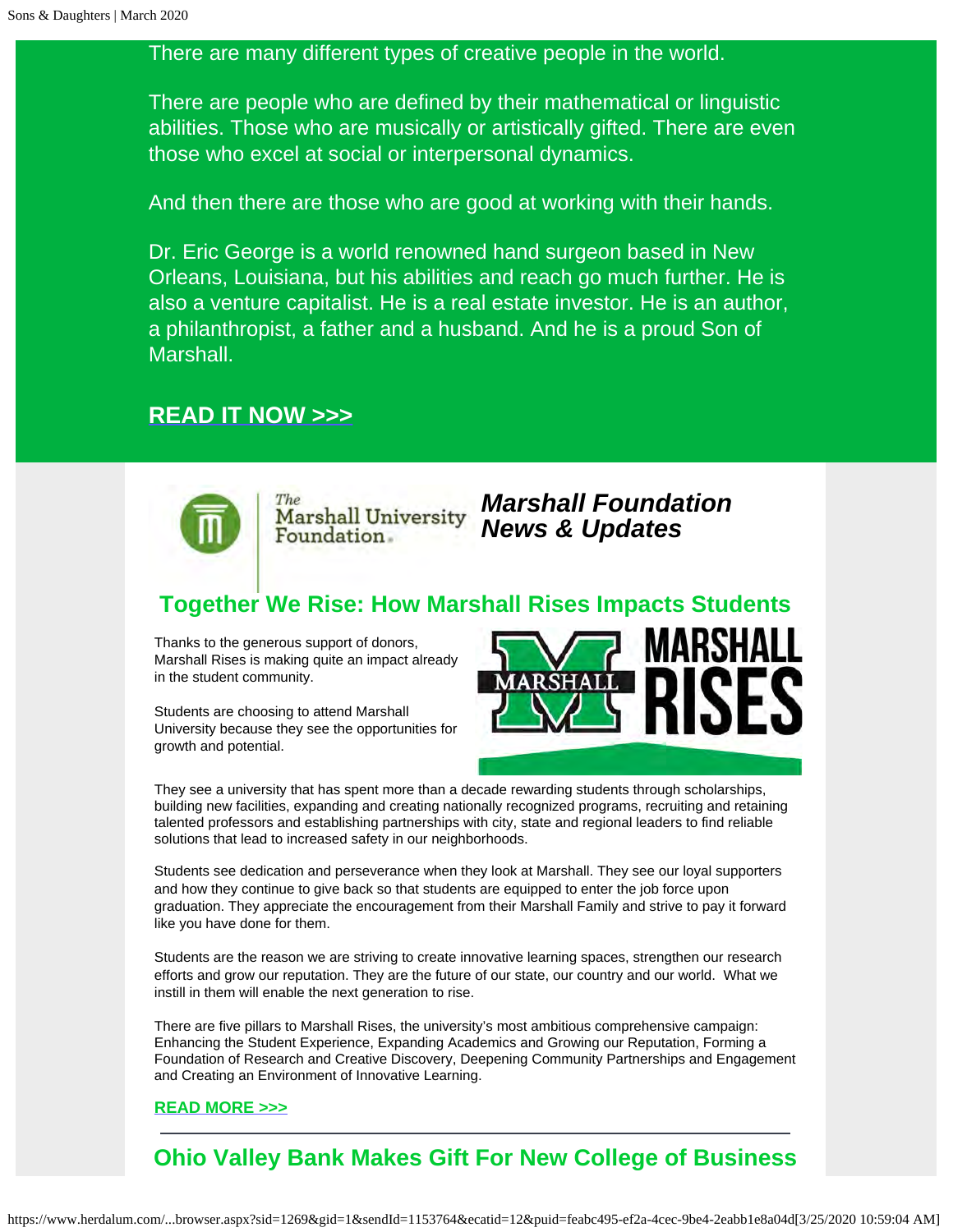Ohio Valley Bank recently made a \$50,000 gift in support of Marshall University's new College of Business facility, which will be constructed at 4th Avenue and 15th Street. Construction will begin soon, as the Marshall University's Board of Governors recently approved the offcampus location, further expanding Marshall University into downtown Huntington and the local business sector.

#### **[READ MORE >>>](https://www.herdalum.com/redirect.aspx?linkID=3065809&sendId=1153764&eid=134203&gid=1)**





**Department of Geology receives \$1 million; to participate in international competition**



Marshall University has received a \$1,040,850 Kingdom Geoscience software package from IHS Markit, an international company that provides information, analytics and solutions to clients in a variety of sectors. Now Marshall students will have access to these tools as part of their hands-on education and faculty will be able to conduct and present research at a more advanced and technical level.

The Marshall University Brad D. Smith Business Incubator is ready to help fledgling businesses take the next step. The business incubator, housed in the Visual Arts Center in downtown Huntington, assists entrepreneurs and business

#### **[READ MORE >>>](https://www.herdalum.com/redirect.aspx?linkID=3065805&sendId=1153764&eid=134203&gid=1)**

*Around Campus*

> **Board of Governors approves purchase of airplanes for planned aviation program**



The Marshall University Board of Governors approved the purchase of three airplanes for its planned aviation program. Two Cirrus SR-20 airplanes are state-of-the-art, small planes ideal for student training, according to Marshall officials. The Cirrus planes are fully instrumented and have a variety of sophisticated features, including a whole airframe parachute that, when deployed, will safely lower the plane to the ground.

#### **[READ MORE >>>](https://www.herdalum.com/redirect.aspx?linkID=3065801&sendId=1153764&eid=134203&gid=1)**

**Brad D. Smith Business Incubator welcomes tenants**



**Marshall-ECU football game moved to "Week Zero" to honor victims of 1970 plane crash**



Marshall and East Carolina's football game, originally scheduled for September 5 in Greenville, N.C., has been moved up to "Week Zero", the two schools announced Thursday. The game will now be played Saturday, August 29 and will be carried

https://www.herdalum.com/...browser.aspx?sid=1269&gid=1&sendId=1153764&ecatid=12&puid=feabc495-ef2a-4cec-9be4-2eabb1e8a04d[3/25/2020 10:59:04 AM]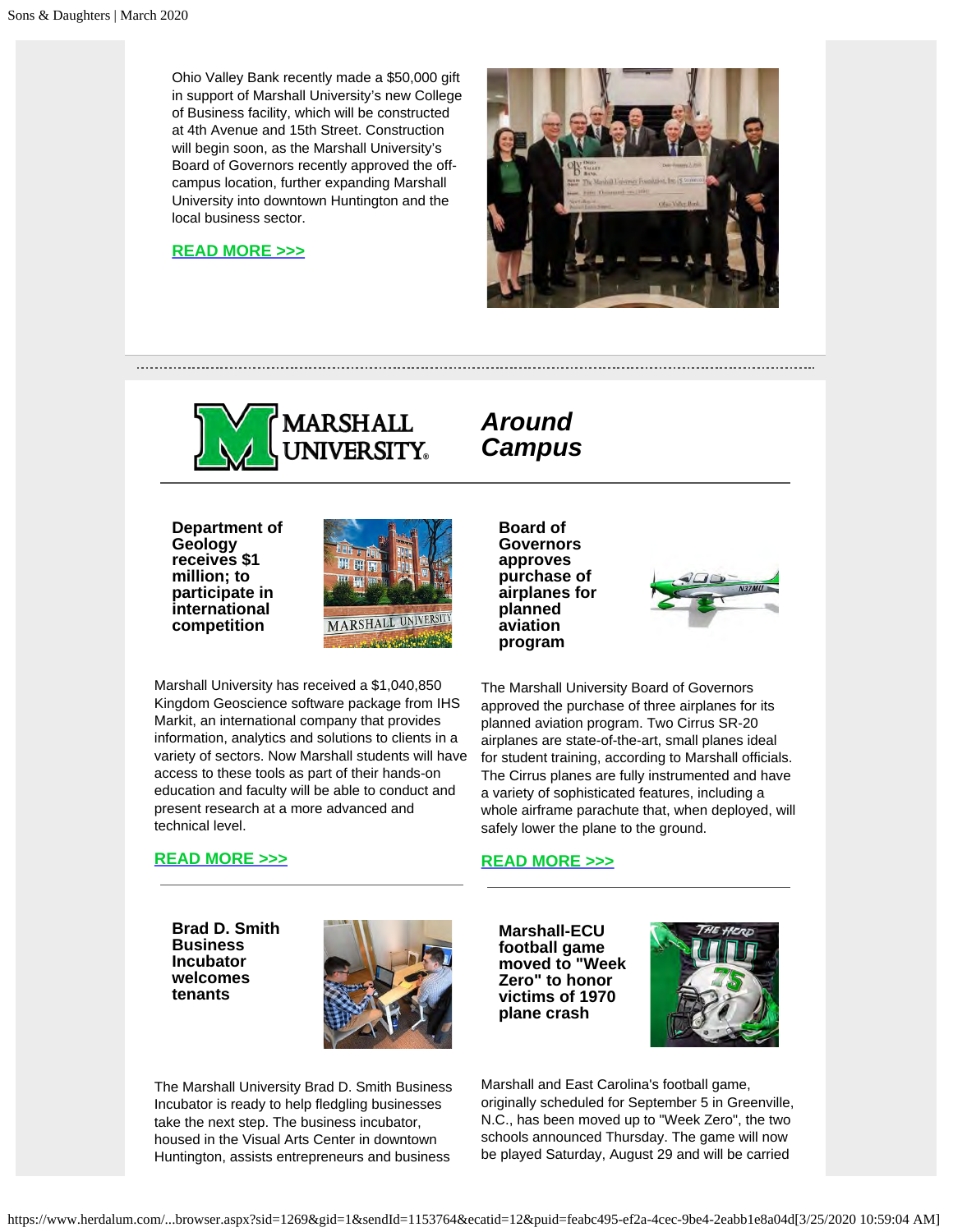professionals get their ideas and business models off the ground. Two local groups are taking advantage of the space to develop new businesses they feel could help the community.

#### **[READ MORE >>>](https://www.herdalum.com/redirect.aspx?linkID=3065803&sendId=1153764&eid=134203&gid=1)**

on a national broadcast. The two schools have been forever linked since the tragic crash of Southern Airways Flight 932 on Nov. 14, 1970, which claimed the lives of all 75 aboard following ECU's 17-14 home victory earlier that afternoon.

#### **[READ MORE >>>](https://www.herdalum.com/redirect.aspx?linkID=3065797&sendId=1153764&eid=134203&gid=1)**





#### **Travel With The Herd**

Membership with the Marshall University Alumni Association comes with a whole host of great member benefits. One of those benefits is discounts on travel - from car rentals to hotels to luxurious cruises! Check out these amazing upcoming travel opportunities for Herd Alums and check our website for additional details!

> **Gaelic Inspiration** Dublin-Dublin June 12-22, 2020

**Mediterranean Vistas** Rome-Barcelona June 16-27, 2021

**Gems of the Danube** Nuremberg-Budapest May 14-24, 2021



#### *Alumni News and Member Benefits*

# amazonsmile

You shop. Amazon gives.

#### **Support The Herd When Shopping On Amazon**

By shopping on smile.amazon.com and selecting the Marshall University Foundation Inc. as your charitable organization, with each purchase that you make, 0.5% of your purchase is donated to the Marshall University Foundation!

**[Learn More](https://www.herdalum.com/redirect.aspx?linkID=3065794&sendId=1153764&eid=134203&gid=1)**



#### **Take Our Alumni Engagement Survey**

What do you want out of your alumni experience? Love alumni events? Want to see more speakers or chapter activities in your area? Interested in additional member benefits? We want to know! Take this brief alumni engagement survey and let us know how the Marshall University Alumni Association can better serve you!

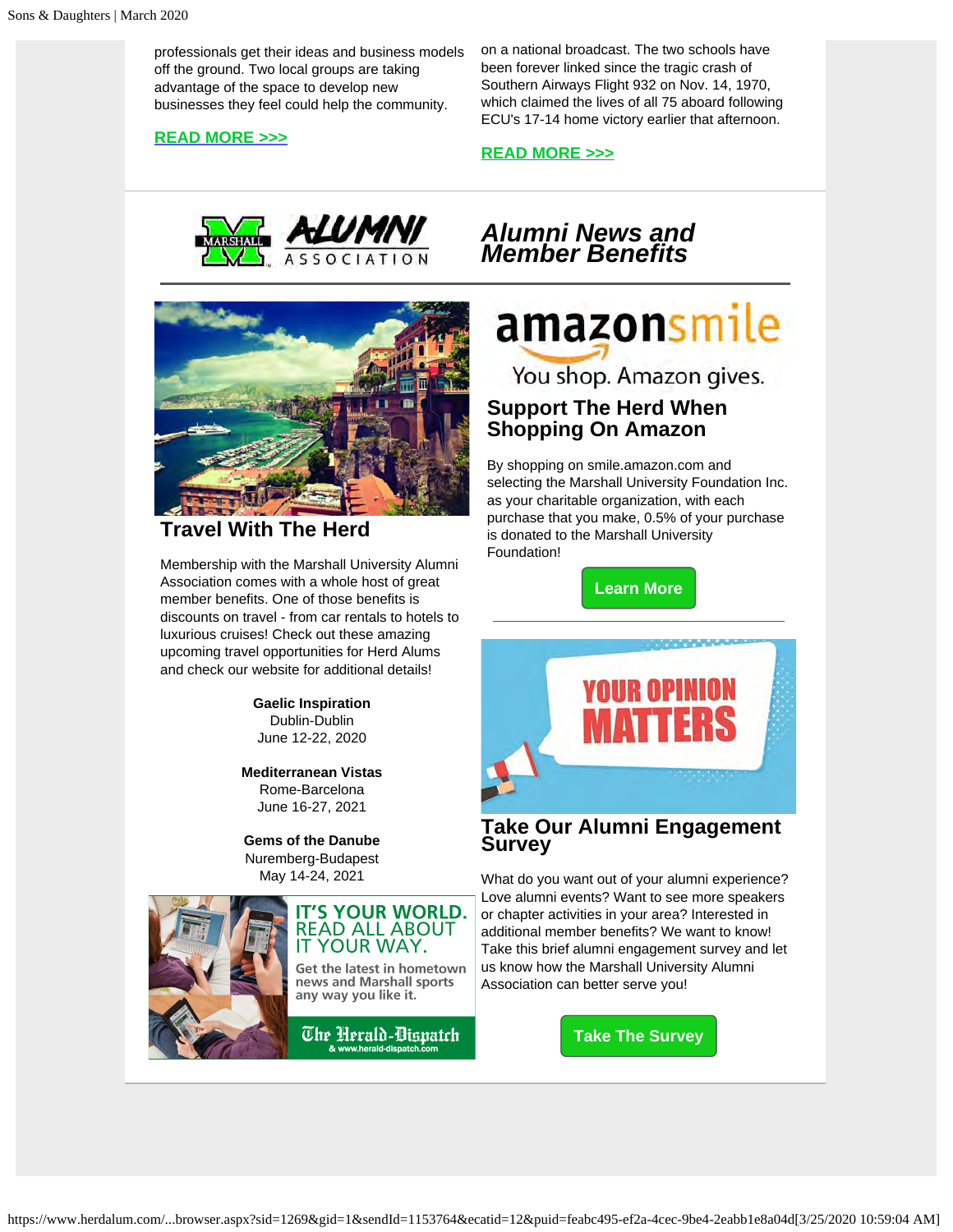





#### **Marshall Artists Series: International Film Festival**

March 5-8 @ Check Times Keith-Albee Theater Huntington, WV

#### **[TICKETS](https://www.herdalum.com/redirect.aspx?linkID=3065784&sendId=1153764&eid=134203&gid=1)**



## **March 7**

#### **Alumni Night: Charlotte Hornets vs. Houston Rockets**

Sat., March 7 @ 5:00 pm Spectrum Center Charlotte, NC





## **March 14**

#### **HerdCon 2020**

Sat., March 14 @ 9:00 am Memorial Student Center Huntington, WV



# **[INFO](https://www.herdalum.com/redirect.aspx?linkID=3065768&sendId=1153764&eid=134203&gid=1)**

**March 11-14**

March 11-14 @ Check Times

**Conference USA Basketball Tournament**

Ford Center Frisco, Texas

## **March 21**

**Alumni Night: Houston Rockets vs. Chicago Bulls**

Sat., March 21 @ 8:00 pm Toyota Center Houston, TX



https://www.herdalum.com/...browser.aspx?sid=1269&gid=1&sendId=1153764&ecatid=12&puid=feabc495-ef2a-4cec-9be4-2eabb1e8a04d[3/25/2020 10:59:04 AM]



# **March 14**

#### **TEDxMarshallU**

Sat., March 14 @ 5:00 pm Stephenson Auditorium Huntington, WV